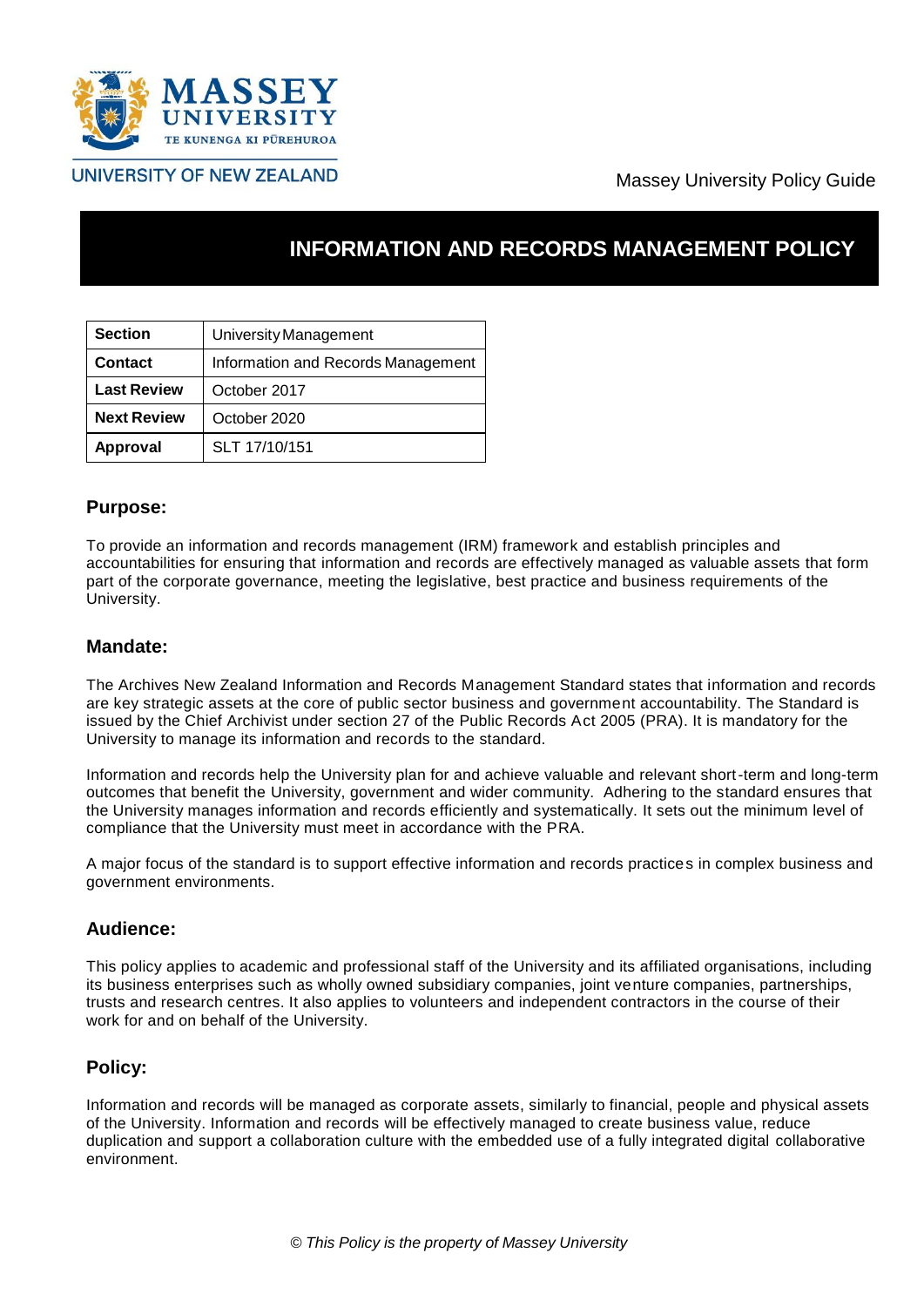

# Massey University Policy Guide **Information and Records Management Policy** – Page 2

All staff are responsible for the management of this asset on behalf of the University.

Under the Public Records Act, all staff of the University, its affiliated organisations and any organisations contracted to deliver services on Massey's behalf have to create and maintain **full and accurate records** of the University's business activities and decisions, in accordance with its normal or prudent business practices.

All records must be compliant with the recordkeeping requirements arising from the regulatory and accountability environment in which Massey operates.

To support effective management of our information and records assets, the following principles will apply:

- a) Information and records are appropriately managed in accordance with their value to the University.
- b) Information management initiatives will support the strategic priorities and leverage the existing investment of the University.
- c) Information management initiatives will be suitably resourced, planned and implemented to support the goals of the University.
- d) Information is created, collected and organised in a way that is legally compliant, and that ensures its integrity, quality and usability.
- e) Information is shared and will be collected or created once, then used as many times as required, provided that confidential and personal information are protected in a manner that meets the University's business and legal obligations (e.g. Privacy Act 1993, Official Information Act 1982).
- f) Information and records are easy to find and accessible over time. Their access and use will be prudently managed to ensure security and compliance with legislative and business requirements.
- g) All University's content (including emails and Office 365) will be carefully managed within a system of assurance, while also being subject to legal and regulatory requirements.
- h) Information and records are secure and protected from corruption, damage, unauthorised access, use or disclosure.
- i) Massey's Electronic Document and Records Management System (EDRMS), also named as OneMassey Collaboration sites, must be used for managing official documents and records of the University. This includes content not managed in our line of business systems, e.g. Finance, HR, Student Management, or any other recordkeeping systems at Massey.
- j) Information and records management risks will be taken into consideration for all IT-enabled projects and services including the adoption of Cloud computing services.
- k) The record copy should be unique and original and should be held once only, by the originator or person who originally created or received it.
- l) Records are captured when created or received into a University recordkeeping system. They are classified according to Massey's business classification scheme.
- m) Records must not be created and maintained in any personal (or private) cloud storage services (e.g. Dropbox, Google Docs, iCloud, and so on). OneDrive for Business must not be used for managing official business records.
- n) Metadata are assigned and maintained throughout the records lifecycle. Metadata for disposal of records will be generated or captured, and managed systematically for as long as required to account for the disposal.
- o) Vital records are identified and managed in a secure and protected way.
- p) Disposal is planned and regularly implemented in accordance with the IRM procedures, ensuring that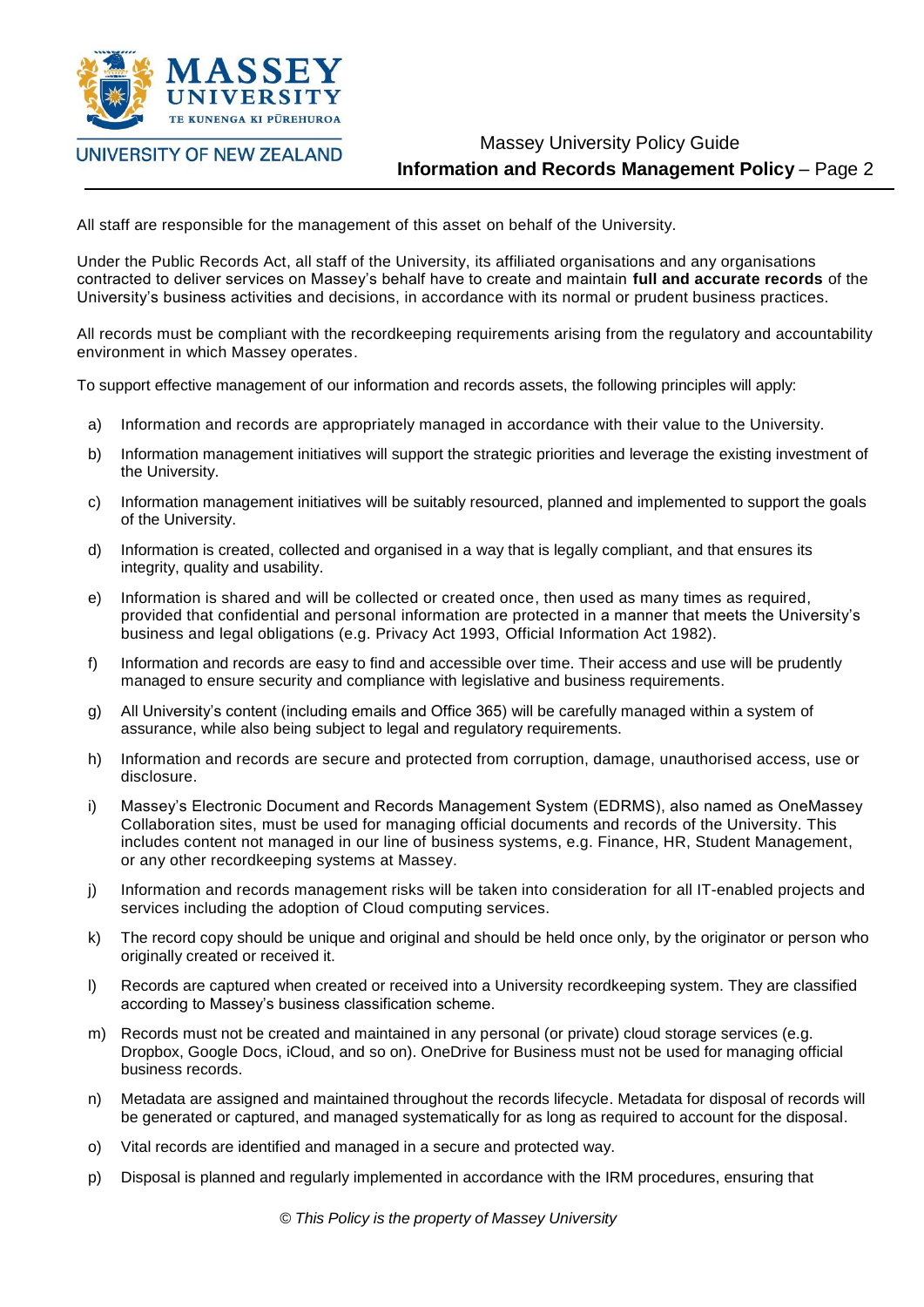

# Massey University Policy Guide

# **Information and Records Management Policy** – Page 3

information and records are retained without premature destruction, as well as without being kept for longer than required. The retention and disposal of records must be undertaken in accordance with the principles of the approved General Disposal Authorities (GDA) for the University.

q) Approval must be sought before destroying the source records after digitisation. When all retention periods beyond the statutory minimums have passed, personal information will not be retained (or will instead be rendered non-identifiable) under the Privacy Act, unless the University has a lawful purpose to retain it.

Note: Some records are excluded from Government or external scrutiny but must still be managed within the IRM framework as if they were. This adds consistency and value to all staff and stakeholders who access them.

# **Information and Records Ownership:**

Information and records created in the course of the University's business are owned by the University and subject to its control – unless otherwise superseded by another University Policy or Agreement.

Information and records created by a contractor during the course of a contract belong to the University and should be captured and managed in the University recordkeeping systems - unless otherwise agreed in the formal contract specifying any exclusion.

# **Responsibilities:**

The **Vice-Chancellor** has ultimate responsibility for ensuring that the University meets its statutory and accountability obligations in information and records management.

The **AVC People and Organisational Development** is the Executive Sponsor of Massey University under the new standard of the Public Records Act, and is responsible for:

• The oversight of all strategy and policy on information and records management through the execution of the University IRM Programme of work.

**Senior Leadership Team, Heads of Departments (or equivalents)** are responsible for:

 Ensuring that funds and resources are available for the provision of IRM programmes that meets the requirement of this policy.

**Business Owners, Managers (or equivalents)** are responsible for:

- Ensuring that staff are aware of Massey University's IRM policies and procedures and that Information Champions are identified. By default, the Manager will act as the Information Champion for their responsible area.
- Ensuring that information and records management is integrated into business processes, systems and services.
- Information and records are managed across all operating environments in their area of responsibility.
- Ensuring that information and records management responsibilities are identified and addressed in outsourced and service contracts, instruments and arrangements.
- Assigning recordkeeping responsibilities and liaising with the IRM team for advice and assistance.
- Ensuring that the obligations regarding the retention, digitisation and disposal of records are met; including no records are destroyed, altered, sold or transferred without authorisation by using the GDA or as authorised by the Director, Information and Records Management.
- Ensuring that there are funds and resources to meet Massey University's recordkeeping responsibilities.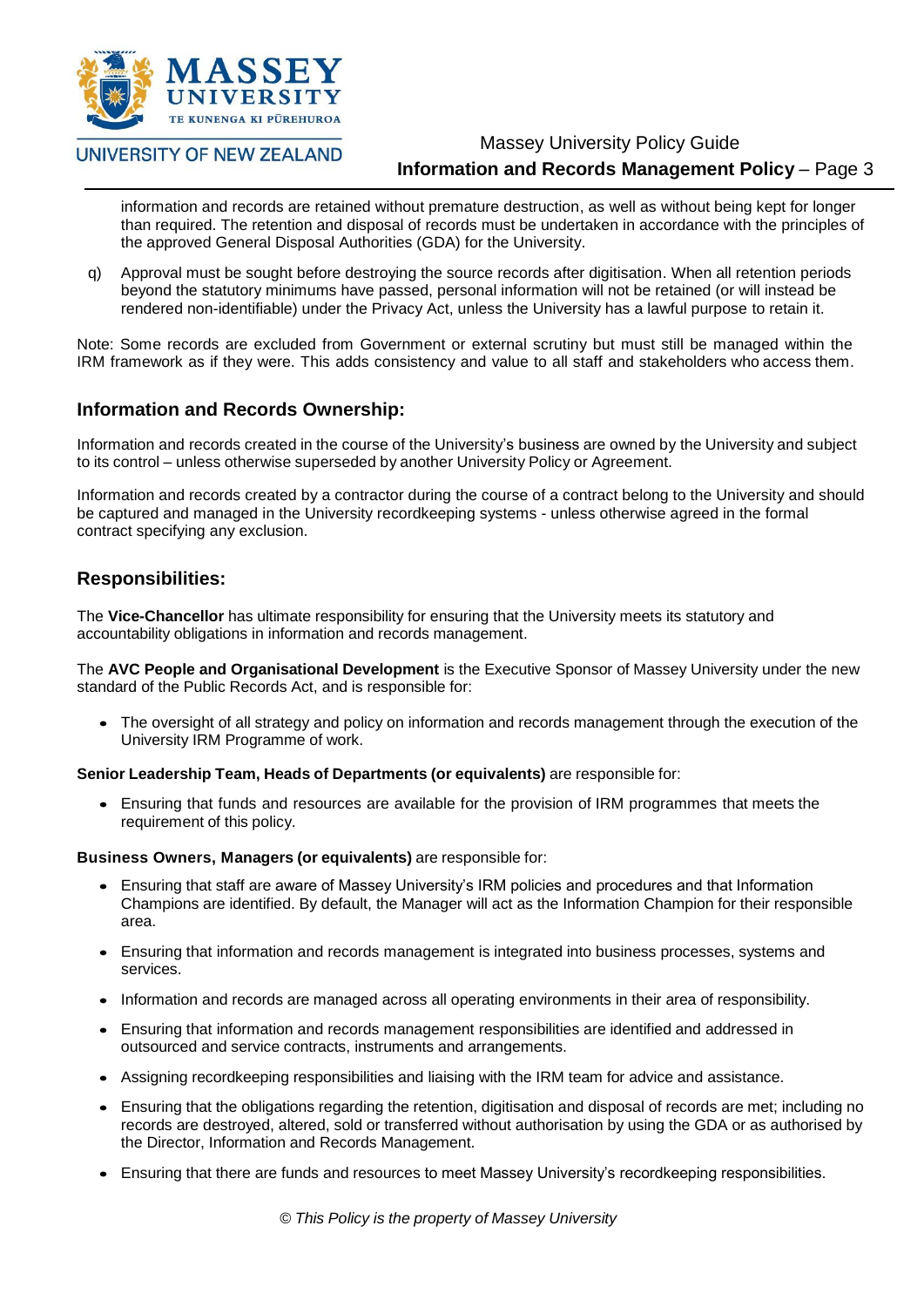

Massey University Policy Guide **Information and Records Management Policy** – Page 4

## **Information Champions** are responsible for:

- Assisting staff in adhering to the IRM policies and procedures.
- Assisting the IRM team in communicating the objectives of IRM programmes.
- Ensuring that new staff know where to find information on how records are managed and are trained in the procedures related to information and records management.

## The **Director, Information and Records Management** is responsible for:

- Leading the development and implementation of strategies and policies relating to information and records management for the University.
- Ensuring that the University IRM Programme of work is effectively implemented and maintained through continuous business improvement This includes the implementation of IRM components within the digital collaborative workplace at Massey.
- Providing direction on the development and implementation of IRM training programmes at Massey.
- Ensuring that auditing processes and monitoring controls are in place for effective recordkeeping at Massey.
- Providing policy advice and strategic guidance to support information and records management across the University.
- Authorising the disposal of records (inc. destruction of source documents after digitisation) and assigning access restrictions to records in accordance with the legal and business requirements.

## The **Information and Records Management (IRM) Team** is responsible for:

- Providing IRM services, user support and training for the implementation and maintenance of the University IRM Programme of work.
- Coordinating recordkeeping activities and liaise with staff and the Information Champions for the promotion of IRM best practices.
- Developing and implementing effective document and records management within the digital collaborative workplace of the University.
- Coordinating with relevant staff for the lodgement, storage, retrieval, sentencing and archiving of records.
- Assisting in the identification and registration of legacy records into the University recordkeeping systems.
- Coordinating the appraisal and disposal of records in accordance with the standard procedures.
- Providing advice, training and guidance on information and records management as required.
- Implementing auditing and monitoring systems on the compliance and effectiveness of recordkeeping at Massey.

## The **Information Technology System (ITS)** group is responsible for:

- Ensuring that the maintenance of the business and information systems and electronic repositories at Massey is consistent with the requirements described in this policy.
- Working in partnership with the IRM team to ensure that information and records management are design components of information systems (e.g. Office 365), especially where high risk/high value business is undertaken.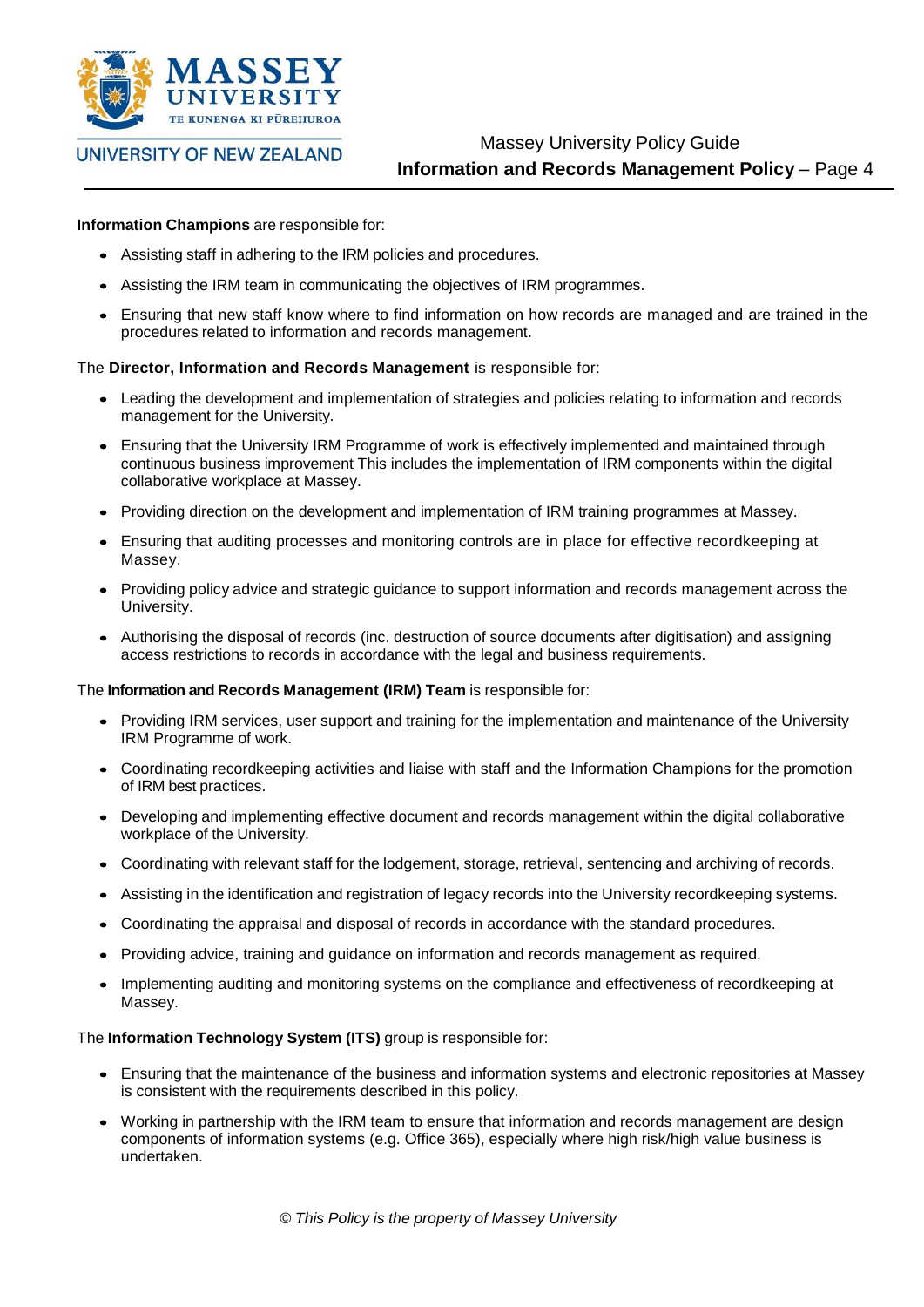

# Massey University Policy Guide **Information and Records Management Policy** – Page 5

- Coordinating with the IRM team where necessary in the development of information-related policies and maintenance of technology for the business and information systems at Massey, including maintaining appropriate system accessibility, security, backup and disaster recovery.
- Information and records are maintained through systems and service transitions by strategies and processes specifically designed to support business continuity and accountability.

## The **University Archives team** is responsible for:

- Appraising for historical and archival value records identified under the GDA in accordance with the IRM procedures.
- Maintenance and storage of archival records to the appropriate standard and in accordance with the PRA requirements.
- Managing access and use of archival records within their holdings.
- Arrangement and describing of the archival records according to established principles of archival description.
- Maintaining appropriate metadata for archival records in accordance with the appropriate standards and the IRM procedures.
- Assisting in the transfer of archival records to Archives New Zealand or an Archives New Zealand approved repository in accordance with the GDA and the IRM procedures.

**All Staff** are responsible for:

- Complying with the University's Information and Records Management policies and procedures.
- Creating full and accurate records of business activities and decisions and storing these records in University recordkeeping systems.
- Ensuring that low-level administration and housekeeping materials are distinguished from official business records.
- Retaining and disposing records according to the principles of the GDA and the established disposal processes.
- Preventing any unauthorised access to records and ensuring that personal or sensitive information is protected.
- Liaising with the IRM team when advice, training and guidance are required.

## **All volunteers** and **independent contractors** are responsible for:

Complying with the University's Information and Records Management policies and procedures.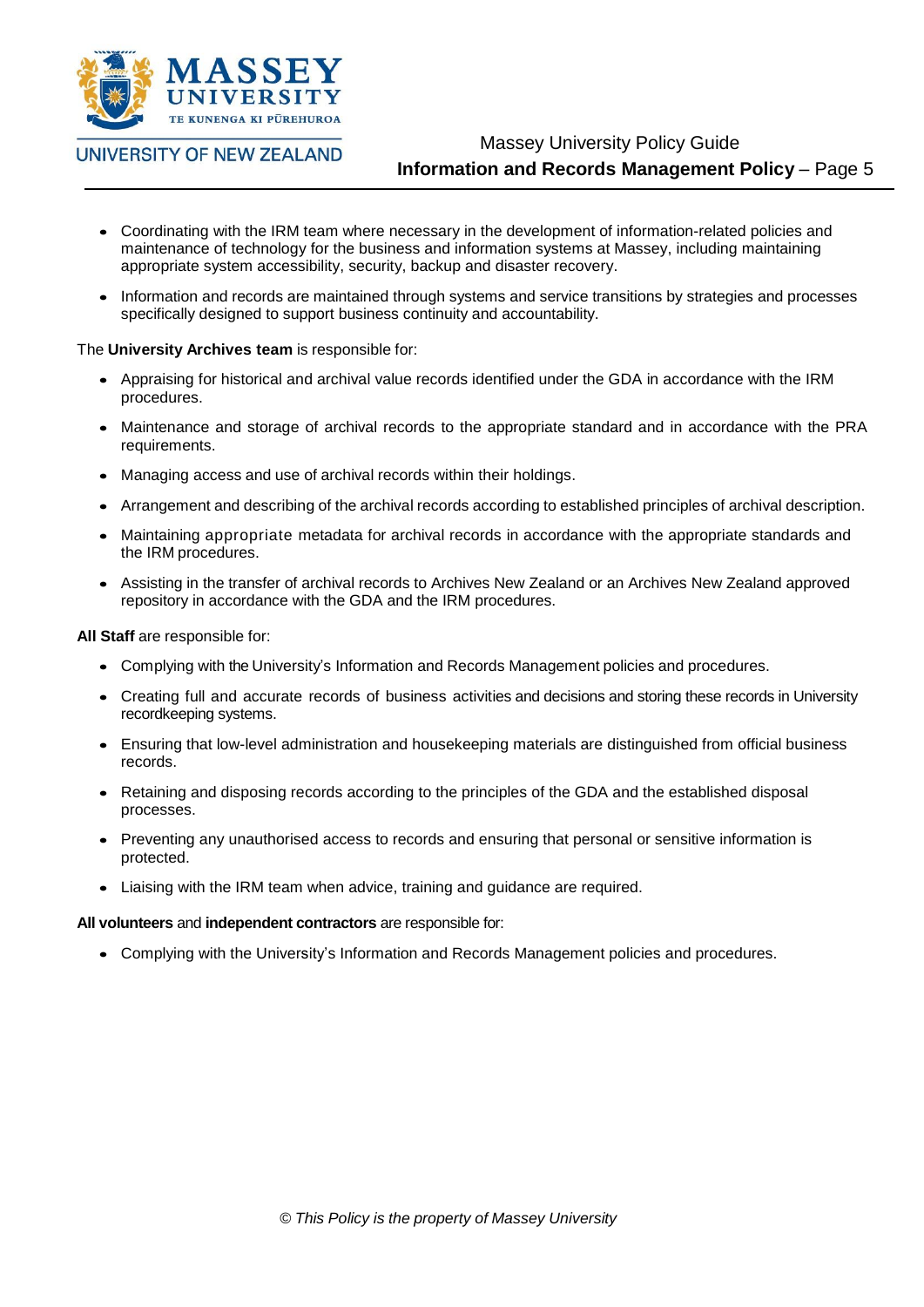

Massey University Policy Guide **Information and Records Management Policy** – Page 6

# **Definitions:**

**Approved Repository** means a repository approved by the Minister responsible for Archives New Zealand for public archives under the Public Records Act. Under PRA section 21 (1), every public office must transfer possession and control of public records that have been in existence for 25 years:

- a) To the possession of Archives New Zealand and the control of the Chief Archivist; or
- b) To the possession of an approved repository and the control of the Chief Archivist

**Appraisal** under the Public Records Act refers to the process of evaluation business activities. Include analysis of business context, business activities and risk to enable decision-making on what records to create and capture, and how to ensure the appropriate management of records over time.

**Affiliated Organisations** mean those organisations or entities where the University has an ownership stake of 50% or more.

**Business Activity** is an umbrella term covering all the functions, processes, activities and transactions of the University and its employees that are related to the management and administrative functions of the University. It excludes activities related to personal research.

**Business Classification Scheme** is the conceptual, hierarchical, representation of the functions and activities performed by an organization. A business classification scheme is usually a taxonomy derived from the analysis of business activity. Tool for linking records to the context of their creation.

**Cloud Computing Services** are any services made available to users on-demand via the internet from a cloud computing provider's servers, as opposed to being provided from Massey's own on-premise servers. This includes Software as a service (SaaS) - A software licensing and delivery model in which software is licensed on a subscription basis, is centrally hosted by a third-party provider and is made available to customers via the Internet.

**Digitisation** is a method of converting hard-copies of non-digital records into digital format. Examples of digitisation include scanning or imaging, taking digital photographs of the non-digital source records, or converting analogue voice recordings to digital media. (AS/NZS ISO 13028:2012)

**Disposal** is the final decision concerning the fate of records. In relation to a public record, it means:

- a) the transfer of control of record; or
- b) the sale, alteration, destruction, or discharge of a record.

**Document Management** refers to a process for managing the life cycle of a document, including inception, version creation, publication, storage, retention and disposal. This usually refers to electronic documents, and uses specific document management software.

**EDRMS (Electronic Document and Records Management System)**: The University's EDRMS (also named as OneMassey Collaboration sites) is comprised of SharePoint, RecordPoint and Colligo, which are key to the Digital Workplace at Massey. OneMassey is also comprised of the University Intranet, where work-related information is published for staff consumption.

The EDRMS is specifically designed to manage the creation, management and disposal (inc. archival) of electronic records (inc. emails) for the purposes of providing document management functionality and evidence of business activities for the University. The system maintains appropriate contextual information and metadata, as well as links between records to support their value as evidence.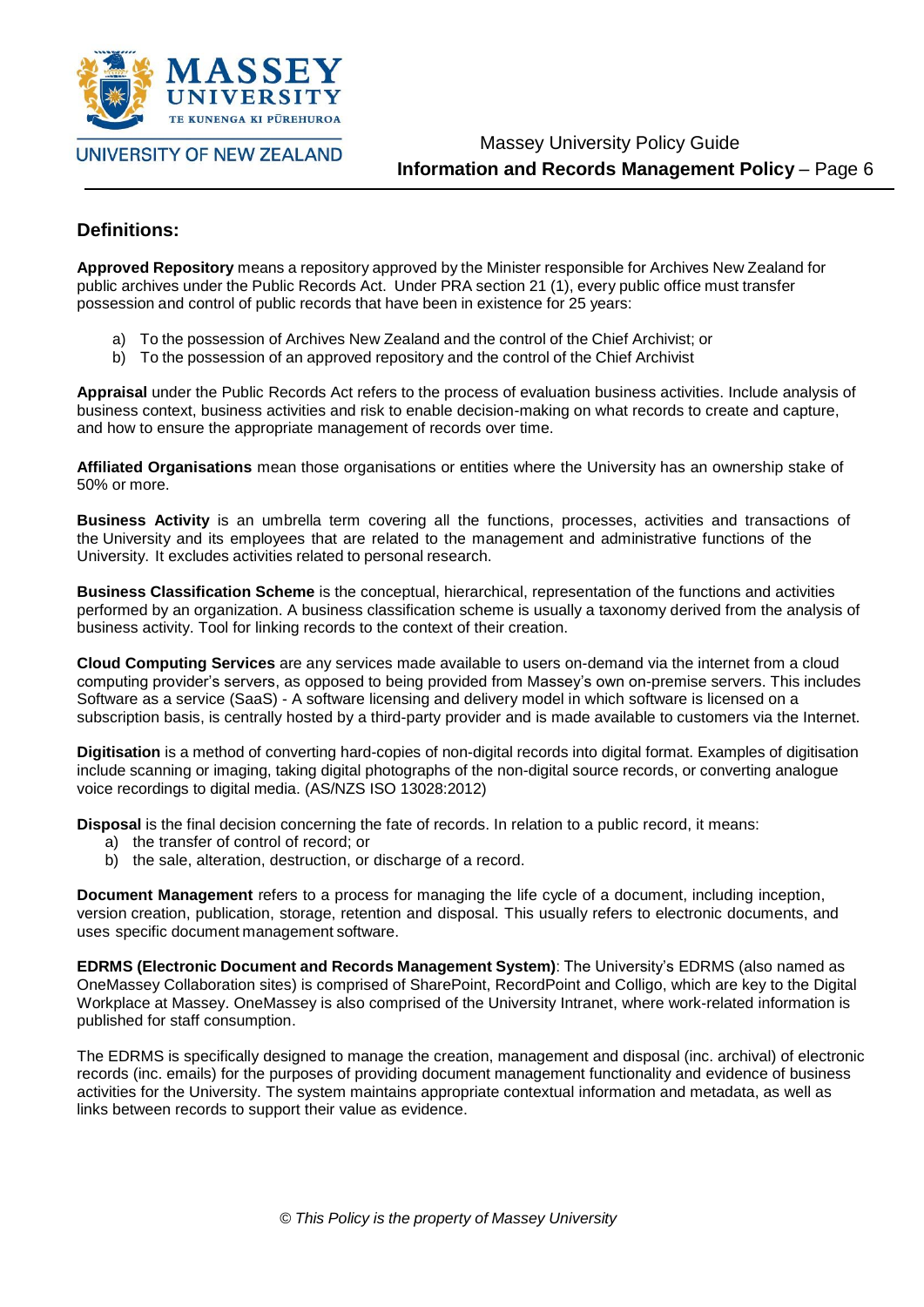

Massey University Policy Guide

# **Information and Records Management Policy** – Page 7

**Full and accurate records** in this policy refer to records which are created to the extent necessary to:

- facilitate action by staff, at any level, and by their successors;
- make possible a proper investigation of the conduct of business by anyone authorised to undertake such scrutiny, and;
- protect the financial, legal and other rights of the University and any others affected by its action and decisions.

**General Disposal Authorities (GDA)** refer to the disposal authorities issued by the Chief Archivist of Archives New Zealand. A GDA sets out the authority and criteria for retention and disposal for specified records under the Public Records Act 2005.

**Information** refers to knowledge communicated or received. The result of processing, gathering, manipulating and organising data in a way that adds to the knowledge of the receiver. (AS/NZS ISO 16175-1:2012)

**Information Management** concerns the identification, accountability, accessibility, corporate importance and optimisation of the value of information through its lifecycle, with an aim to generate business and customer value, achieve competitive advantages, and support the operational and strategic goals of an organisation.

**Metadata** is structured data that describes and/or enables finding, managing, controlling, understanding or preserving information overtime. Recordkeeping metadata enables the creation, management and use of records through time. It can be used to identify, authenticate and contextualise records and the people, processes and systems that create, manage and use them.

**Managed Metadata (Taxonomy)** in this policy refers to a hierarchical collection of centrally managed terms that can be defined and then used as attributes (values) for list and library items in SharePoint at Massey. They can also be used for tagging and searching for information.

**Office 365** is a set of online services which are included under Massey's site licensing arrangements with Microsoft. They include online versions of office applications, document storage and other collaboration tools that are enabled over the Internet (cloud services). Massey licensing also enables staff to download Office software to their personal devices.

**Personal Information** means information about an identifiable individual.

**Record** in this policy refers to information recorded in any form that is created or received and maintained in the transaction of business activities and retained as evidence of such an activity by Massey University (inc. all staff, affiliated organisations and anyone contracted to deliver services on its behalf). This covers all functions of the University including management, academic and administration. A record may be a document, signature, seal, text, image, sound, speech or data, and it can be in audio, electronic (including web pages) or physical format.

Apart from records outlined in the General Disposal Authority for New Zealand Universities, this also includes:

- teaching and research materials owned by the University, and
- the records of the University's affiliated organisations.
- research data, whether received from external parties or created by the University (which shall at all times be subject to research protocols and the Privacy Act).

This excludes:

- an individual's documents, correspondence or personal papers that have been created in a private capacity,
- materials received for information only,
- primary drafts and working papers not recording decisions,
- published research that are not covered by the University's Intellectual Property Policy,
- copies of documents kept for personal reference or convenience.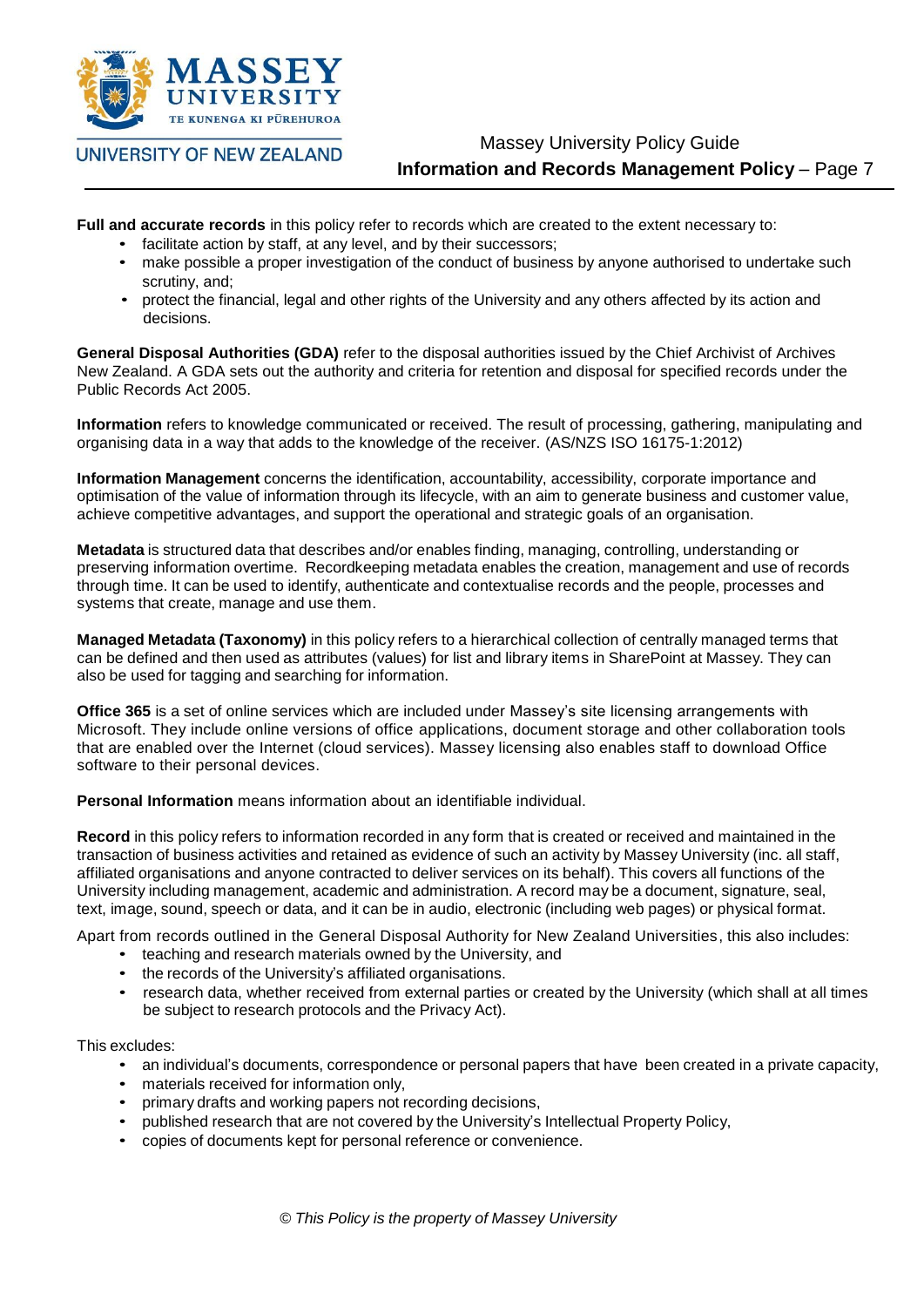

# Massey University Policy Guide **Information and Records Management Policy** – Page 8

**Public Records** means any records, in any form, in whole or in part, created or received by a public office (such as Massey University) in the course of its business which are covered by the Public Records Act 2005. The GDA provides a detailed guide to the various types of Public Records. The term 'Public Record' does not necessarily imply public access or the placement of such records into the public arena.

This excludes records not covered by the Public Records Act, i.e. teaching and research materials generated by academic staff or students, including (but not limited to) raw data, analysed data, working notes and publications.

**Recordkeeping System** refers to a system which captures, manages and provides access to records over time. The system can be manual or electronic, depending on the records formats and the operating environment. A manual system, such as corporate filing systems and registers, may be appropriate to capture and maintain physical records. A business information system or database application (e.g. finance system, HR system), while not a dedicated recordkeeping system, may incorporate aspects of recordkeeping functionality.

**Records Management** is the field of management responsible for the efficient and systematic control of the creation, receipt, maintenance, use and disposition of records, including processes for capturing and maintaining evidence of and information about business activities and transactions in the form of records.

**Sentencing** refers to the process of identifying and classifying records according to a disposal authority and the act of applying a disposal action specified in it to the record.

**Vital Records** refers to records that are essential for the ongoing business of the University and without which the University could not continue to function effectively. Examples include: contracts, current financial, staff and payroll records, student academic records, research data, systems documentation, business continuity plans, emergency contact details, etc.

# **Legal compliance:**

- Commercial Legislation
	- *Companies Act 1993*

Includes provisions requiring the maintenance of a share register (s 87 - 94), company records (s 189 - 191), accounting records (s 194), and audit and reporting obligations. It allows the inspection of company records (s 178 - 179 and s 215 - 218). Other provisions include the registration of companies with the Registrar of Companies.

- Education Sector Legislation
	- *Education Act 1989 and amendments* Covers recordkeeping requirements for all documents relating to the creation of annual reports, minutes and other statutory council and board records.
	- *Massey University Act 1963* Covers the University as an entity and provides for recordkeeping requirements of specific regulatory documents.
- Employment Legislation
	- *Employment Relations Act 2000* Contains recordkeeping requirements for redundancy of employment records (s69). There are specific information requirements relating to wage and time records (s130), part 6A Continuity of employment if employees' work affected by restructuring, records concerning strikes and lockouts (s98).
	- *Health and Safety at Work Act 2015* Contains recordkeeping requirements such as maintaining registers of accidents and serious harm, and health and exposure monitoring records. Records retention is up to 40 years after the date on which the record is made.

*© This Policy is the property of Massey University*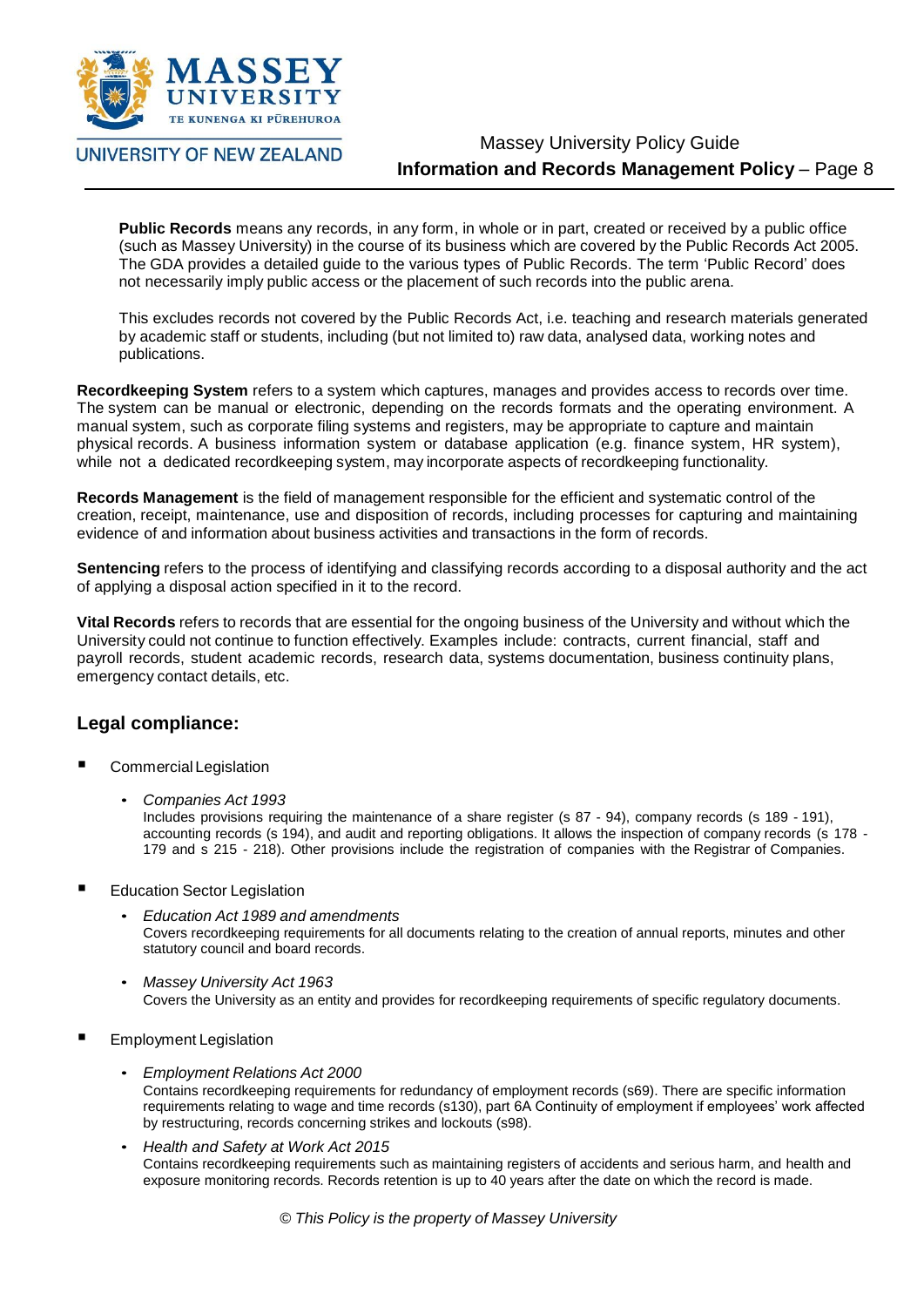

Massey University Policy Guide

**Information and Records Management Policy** – Page 9

- Financial Legislation
	- *Financial Reporting Act 1993* Defines the standards to be used in preparing financial reports and obligations in respect of the preparation and audit of financial statements. See also Public Finance Act 1989 for relevant sections
	- *Goods and Services Tax Act 1985* Includes requirements for the keeping of records to support the administration of the Goods and Services Tax system (s 75) and their retention for a period of at least seven years after the end of the taxable period to which they relate.
	- *Income Tax Act 1994* Includes requirements to furnish records to support specific rebates or deductions, such as those for demonstrating the business use of motor vehicles (s DH2 - 3).
	- *Tax Administration Act 1994* Requires taxpayers and employers to keep records in relation to business matters for tax purposes. Such records are to be retained for at least seven years after the end of the income year to which they relate (s 22 (2)). Other recordkeeping provisions include the Inland Revenue Commissioner's powers to obtain information, the furnishing of tax returns, and the secrecy of information provided in relation to tax matters.
- Intellectual Property Legislation
	- *Copyright Act 1994*

Contains references to the requirements for documenting copyright in original works, transferring copyright and licensing for use/copying. Includes documentation requirements for hearings of the Copyright Tribunal. Copyright Regulations also apply.

• *Designs Act 1953*

Contains recordkeeping requirements for all documents associated with the creation and registration of a design with the Patents Office. Includes specific requirements regarding the creation and accessibility of the Register of Designs. Designs Regulations also apply.

• *Patents Act 1953*

Contains recordkeeping requirements for all documents associated with the application for and certification of New Zealand patents. Includes specific requirements regarding the creation and accessibility of the Register of Patents. Patents Regulations also apply.

• *Trade Marks Act 2002*

Covers recordkeeping requirements for all documents relating to the application for and certification of New Zealand registered trademarks. Includes specific requirements regarding the creation and accessibility of the Register of Trademarks. Trade Marks Regulations also apply.

- Health-related Legislation
	- *Health Act 1956 and amendments* Addresses the legal implications and requirements for the use and transfer of patient records.
	- *Health (Retention of Health Information) Regulations 1996* Addresses outlines the legal requirements for the retention of patient records by PHOs, private hospitals and doctors in private practice.
	- *Health Information Privacy Code 1994* Outlines the requirements for storage of patient records and also provides for the non release of information to patients in certain circumstances.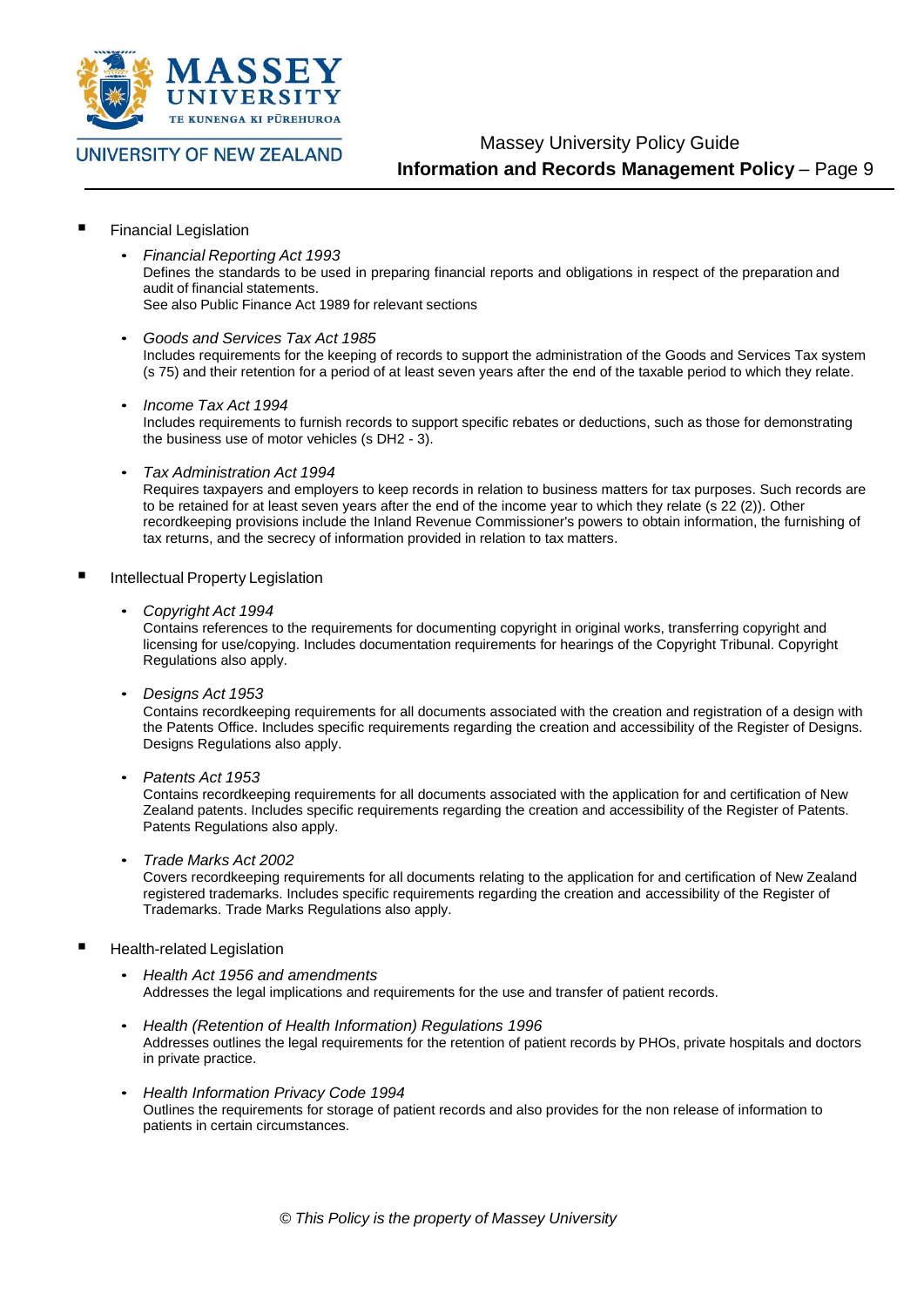

Massey University Policy Guide

# **Information and Records Management Policy** – Page 10

- *Code of Health and Disability Services Consumers' Rights* Addresses the requirements for recordkeeping relating to the rights of patients cared for under the provisions of the Health and Disability Acts.
- *General Disposal Authority for District Health Boards* Provides best practice for the retention and disposal of patient records.

## Privacy Legislation

• *Privacy Act 1993*

Establishes a set of privacy principles to ensure the protection of personal information in respect of both public and private sector organisations. The Act is of prime importance and should be clearly understood by all information management professionals.

- Public Sector Legislation
	- *Public Records Act 2005*

Provides for the selection of public records and archives for creation, maintenance and retention. Directs that public records and archives may only be destroyed or disposed of with the authority of the Chief Archivist. Provides for the deposit of public archives with the Archives of New Zealand and describes conditions for the management of material so deposited. Sets out the powers of the Chief Archivist in respect of current public records.

• *Official Information Act 1982*

Provides for access to official information, except where specific reasons for withholding it exist, such as national security or the protection of personal privacy.

• *Ombudsmen Act 1975*

Contains requirements for documenting complaints and the supply of written evidence to support complaints. Specifies access restrictions on a complaint or supplied evidence, and on publication of any summary report resulting from a complaint. Allows Ombudsman to review complaints, records and decision-making processes and procedures.

- *Public Finance Act 1989* Covers the reporting requirements of the Crown, Government Departments and Crown Entities, including requirements for Audit Office issuing of Audit Opinions.
- Other Legislation
	- *Contract and Commercial Law Act 2017* The Electronic Transaction Act 2002, which contained obligations regarding digitisation and retention of electronic records, which are now covered by this Act.
	- *Evidence Acts*

The Evidence Act 1908 governs the admissibility of documents and records in Courts. This Act lacks a definition of documents, but the Evidence Amendment Act 1945 defines them as including "books, maps, plans, drawings and photographs". Since both Acts were written before the development and widespread use of computers they do not address the issues of machine generated information. The Evidence Amendment Act (No. 2) 1980 governs the admissibility of business records as documentary hearsay evidence. In 1999, the Law Commission published a report (NZLCR55: Evidence Part Two: Evidence Code and Commentary. 1999) that contained significant proposed changes to legislation. The report addressed issues such as the evidential value of machine-generated information and the definition of documents. In addition, amendments to the Act were passed in 2006 further defining "a document".

## • *National Library of New Zealand Act 2003*

Provides for the deposit of published documents by Crown Entities and other State owned or funded enterprises. The Act requires that identical copies of the published document be provided.